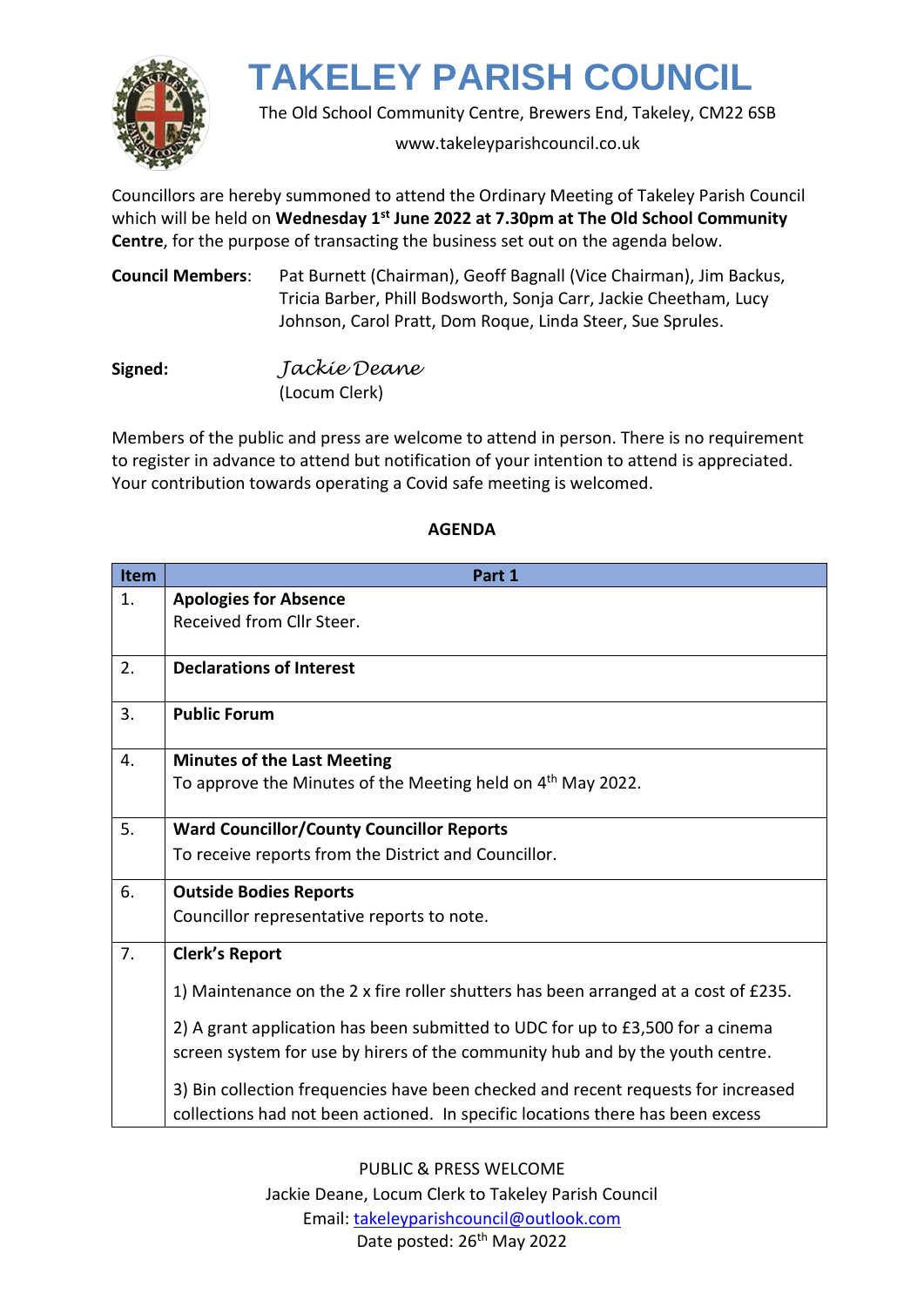

The Old School Community Centre, Brewers End, Takeley, CM22 6SB

#### www.takeleyparishcouncil.co.uk

|    | dumping of what appears to be domestic in our bins.                                                                                                                                                                |
|----|--------------------------------------------------------------------------------------------------------------------------------------------------------------------------------------------------------------------|
| 8. | Finance Report and Recommendations Appendices 1 - 10<br>1) To note the May finance report of payments and receipts.                                                                                                |
|    | 2) To ratify the finance committee RECOMMENDATIONS herein proposed by Cllr<br>Backus, seconded by Cllr Burnett.                                                                                                    |
|    | RECOMMENDATION: To approve Actuals v Budgets for the full year 2021/22<br>(Document is appended to April Full Council Minutes Appendix 1).                                                                         |
|    | 3) To ratify the finance committee RECOMMENDATION: To approve the<br>Revised Budgets for 22/23 with reserved funds (Note: The document is appended<br>to April Full Council Minutes Appendix 1).                   |
|    | 4) To approve Standing Orders adopted in April 2022 (previously noted).                                                                                                                                            |
|    | 5) To approve Financial Regulations adopted in April 2022 (previously noted).                                                                                                                                      |
|    | 6) To approve the Regular payments schedule (Contracts & Affiliations)<br>- Appendix 2.                                                                                                                            |
|    | 7) To approve the Revised Asset Register - which includes contents of School House<br>- Appendix 10.                                                                                                               |
|    | 8) To approve the schedule of Risk Management 2021/22 - Appendix 3.                                                                                                                                                |
|    | 9) To approve the internal audit report for 2021/22 from Mr Mike Letch<br>- Appendix 4.                                                                                                                            |
|    | 10) To approve the bank reconciliation to 31/3/2022 recommendation to approve at<br>the full council meeting - Appendix 5                                                                                          |
|    | 11) To approve the Variance Report 2021/22 - Recommendation to approve at Full<br>Council 1st June - Appendix 7                                                                                                    |
|    | 12) Dates for Exercising Electors Rights<br>Recommendation: To approve the dates on the schedule                                                                                                                   |
|    | Note: Recommendation to put up a separate notice with availability during office<br>hours from 23rd June to Thursday 21st July, 9am-1pm, on Mondays to Thursdays at<br>the Old School House - Appendix 8 (tabled). |
| 9. | Annual Governance Statement - Appendix 6 (tabled)                                                                                                                                                                  |
|    | The internal audit page has been completed and signed by Mike Letch.                                                                                                                                               |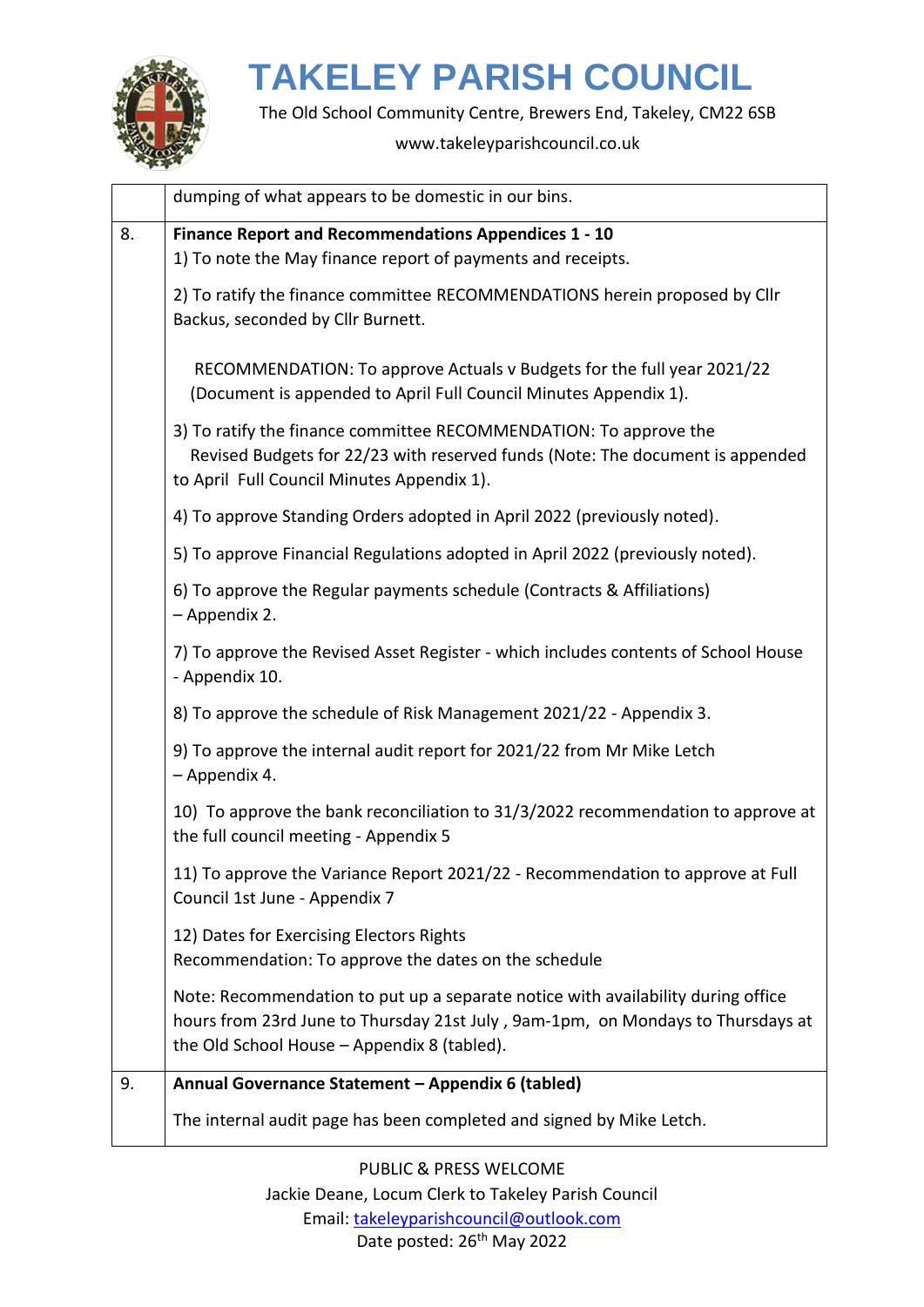

The Old School Community Centre, Brewers End, Takeley, CM22 6SB

www.takeleyparishcouncil.co.uk

|     | To approve Accounting Statement 2021-22 (AGAR Section 2 in conjunction<br>a)<br>with the variance report for other receipts, staff costs, where the locum clerk<br>cost is in a separate budget line, and other payments explanations.<br>Recommendation for the Clerk to sign part 2 at the Full Council meeting.<br>b) To ratify the Finance Committee RECOMMENDATION:<br>To approve Annual Governance Statement 2021/22 To be signed by the Clerk |  |
|-----|------------------------------------------------------------------------------------------------------------------------------------------------------------------------------------------------------------------------------------------------------------------------------------------------------------------------------------------------------------------------------------------------------------------------------------------------------|--|
|     | and the Chair at the Full Council meeting.                                                                                                                                                                                                                                                                                                                                                                                                           |  |
| 10. | <b>Insurance - Appendix 9</b>                                                                                                                                                                                                                                                                                                                                                                                                                        |  |
|     | To consider a comparison table of insurance schedules and the recommendations<br>from the Finance Committee.                                                                                                                                                                                                                                                                                                                                         |  |
|     | To review three quotes & recommend insurance policy for 22/23 and consider the                                                                                                                                                                                                                                                                                                                                                                       |  |
|     | <b>RECOMMENDATION:</b>                                                                                                                                                                                                                                                                                                                                                                                                                               |  |
|     | To accept the proposal from BHIB for a 3-year fixed agreement at a £2122.38<br>(Proposed by Cllr Burnett, seconded Cllr Sprules, all agreed)                                                                                                                                                                                                                                                                                                         |  |
| 11. | <b>Planning Committee Report and Recommendations</b>                                                                                                                                                                                                                                                                                                                                                                                                 |  |
|     | a) To receive meeting notes in lieu of minutes for $18th$ May 2022.                                                                                                                                                                                                                                                                                                                                                                                  |  |
|     | b) To note that correspondence has been sent to Peter Holt, CEO at the district<br>council outlining the parish council's concerns relating to planning applications heart<br>at UDC's 11 <sup>th</sup> May Planning Committee Meeting.                                                                                                                                                                                                              |  |
| 12. | <b>Neighbourhood Plan Update</b>                                                                                                                                                                                                                                                                                                                                                                                                                     |  |
|     | 1) To note the resignation of the Chair of the Neighbourhood Plan Steering Group To<br>note a report from the Chair of the Steering Group.                                                                                                                                                                                                                                                                                                           |  |
|     | 2) To receive an update on recent progress and potential next steps for the Steering                                                                                                                                                                                                                                                                                                                                                                 |  |
|     | Group.                                                                                                                                                                                                                                                                                                                                                                                                                                               |  |
| 13. | <b>Warish Hall Appeal</b>                                                                                                                                                                                                                                                                                                                                                                                                                            |  |
|     | To receive an update.                                                                                                                                                                                                                                                                                                                                                                                                                                |  |
| 14. | <b>Grant Requests</b>                                                                                                                                                                                                                                                                                                                                                                                                                                |  |
|     | To consider grants for:<br>1) Takeley Primary School                                                                                                                                                                                                                                                                                                                                                                                                 |  |
|     |                                                                                                                                                                                                                                                                                                                                                                                                                                                      |  |